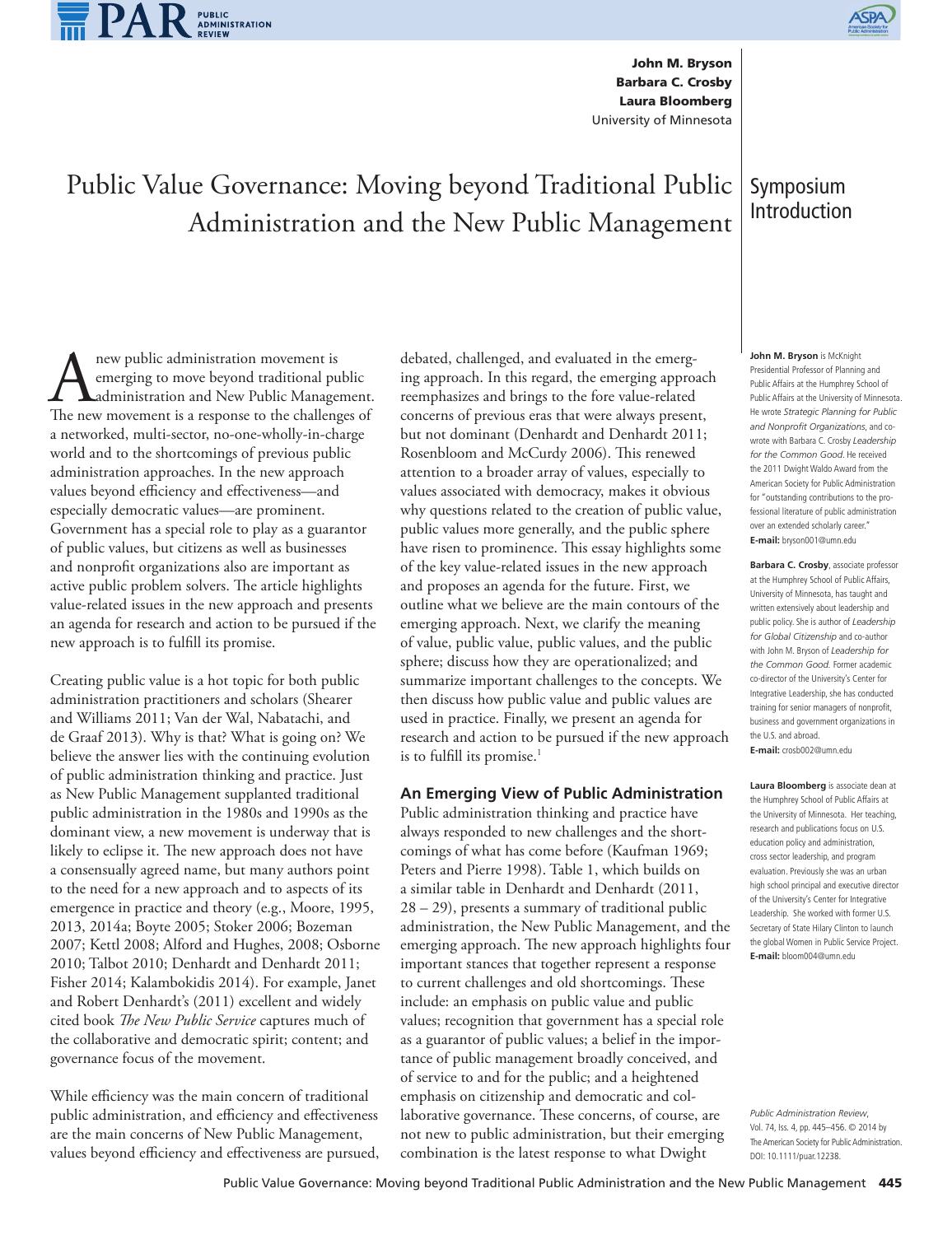Waldo (1948/2007) called the periodically changing "material and ideological background." Whether the new approach can live up to its promise—and particularly its democratic promise—is an open question we explore later.

#### *Traditional Public Administration*

Traditional public administration (Waldo 1948/2007; Stoker 2006) arose in the United States arose in the late 1900s and matured by the mid-twentieth century as a response to a particular set of conditions. These included the challenges of industrialization, urbanization, the rise of the modern corporation, faith in science, belief in progress, and concern over major market failures. Mostly successful experience with government responses to World War I, the Great Depression, and World War II helped solidify support for traditional public administration and built strong trust in government as an agent for the good of all. In its idealized form, politics and administration were quite separate (Wilson 1887). Goals were determined in the first instance by elected officials and only secondarily refined by technical experts in response to political direction. Government agencies were the primary deliverers of public value through the way they designed and implemented politically defined objectives (Salamon 2002). Efficiency in government operations was the preeminent value. Citizens were viewed primarily as voters, clients, or constituents. Of course, traditional public administration in practice was always more deeply enmeshed in politics than its idealized form would suggest (Waldo 1948/2007; Denhardt and Denhardt 2011, 6–7), and government agencies were themselves prone to failure (Wolf 1979).

#### *New Public Management*

After a long gestation period, the New Public Management (Hood 1991) became the dominant approach to public administration in the 1980s and 1990s. In the U.S. the change was marked by Osborne and Gaebler's (1992) best-selling book *Reinventing Government* and the Clinton Administration's National Performance Review (Gore 1993). New Public Management arose out of a concern with government failures, a belief in the efficacy and efficiency of markets, a belief in economic rationality, and a push away from large, centralized government agencies toward devolution and privatization.

In New Public Management, public managers are urged to "steer, not row." They steer by determining objectives, or *what* should be done, and by catalyzing service delivery, or *how* it should be done (rowing), via their choice of a particular "tool" or combination of tools (e.g., markets, regulation, taxes, subsidies, insurance, etc.) for achieving the objectives (Salamon 2002). Markets and competition—often among actors from different sectors—are the preferred way of delivering government services in the most efficient and effective way to recipients seen as "customers," not citizens. Public managers should be empowered and freed from constrictions so that they can be "entrepreneurial" and "manage for results." In practice, of course, managers often face the worst of circumstances in which they are accountable for results, but not allowed to manage for results (Moynihan 2006).

While the challenges that prompted traditional public administration and New Public Management have not disappeared, new material conditions and challenges have emerged. They center on how to *govern*, not just manage, in increasingly diverse and complex societies facing increasingly complex problems (Kettl 2002; Osborne 2010; Pollitt and Bouckaert 2011). Natural disasters, failures of large parts of the economy, unevenly effective health care and educational systems, a stagnant middle class, deepening inequality, and bankrupt communities offer recent examples that have challenged not just governments, but businesses, nonprofits, and civil society generally. In the U.S., these challenges are occurring at a time of historic distrust of a broad range of institutions (Gallup 2014).

#### *The Emerging Approach*

The responses to these new challenges do not yet constitute a coherent whole, but the outlines of a new approach are becoming clear in, for example, Janet and Robert Denhardt's (2002; 2011) widely cited framework called the New Public Service, but also in Gerry Stoker's (2006) public value management, Barry Bozeman's (2007) managing publicness, Stephen Osborne's new public governance (2010), and political theorist Harry Boyte's and colleagues' (Boyte 2011) new civic politics.. These scholars draw on different theoretical and epistemological foundations than traditional public administration or New Public Management. Citizens, citizenship, and democracy are central to the new approach, which harkens back to Dwight Waldo's (1948/2007) abiding interest in a democratic theory of administration. The approach advocates more contingent, pragmatic kinds of rationality, going beyond the formal rationalities of Herbert Simon's (1997) "administrative man" and microeconomics' "economic man." Citizens are seen as quite capable of engaging in deliberative problem solving that allows them to develop a public spiritedness of the type de Tocqueville saw in the 1830s American republic when he talked about the prevalence of "self-interest rightly understood" (de Tocqueville 1840/2002; Mansbridge 1990).

Scholars arguing for the new approach see public value emerging from broadly inclusive dialogue and deliberation. The conversation includes community members from multiple sectors because, as Beck Jørgensen and Bozeman (2007, 373–374) note, "public values and public value are not the exclusive province of government, nor is government the only set of institutions having public value obligations, [though clearly] government has a special role as guarantor of public values." This aspect of the approach has many precursors, including for example, the work of Vincent and Elinor Ostrom (Ostrom 1973; Ostrom and Ostrom 1971), which also provides important underpinnings for understanding networked and collaborative governance (McGinnis and Ostrom 2012; Thomson and Perry 2006). The approach encompasses what Boyte (2011, 632–633) terms "public work," meaning "self-organized, sustained efforts by a mix of people who solve common problems and create things, material or symbolic, of lasting civic value," while developing civic learning and capacity as part of the process. This work can engage many different kinds of people, including public-spirited managers from across sectors and citizens. Citizens thus move beyond their roles as voters, clients, constituents, customers, or poll responders to becoming problem-solvers, co-creators, and governors actively engaged in producing what is valued by the public and good for the public (De Souza Briggs 2008). Budd (2014) captures the importance of work in general for the creation of public value, and the special role that labor unions have often played in its creation.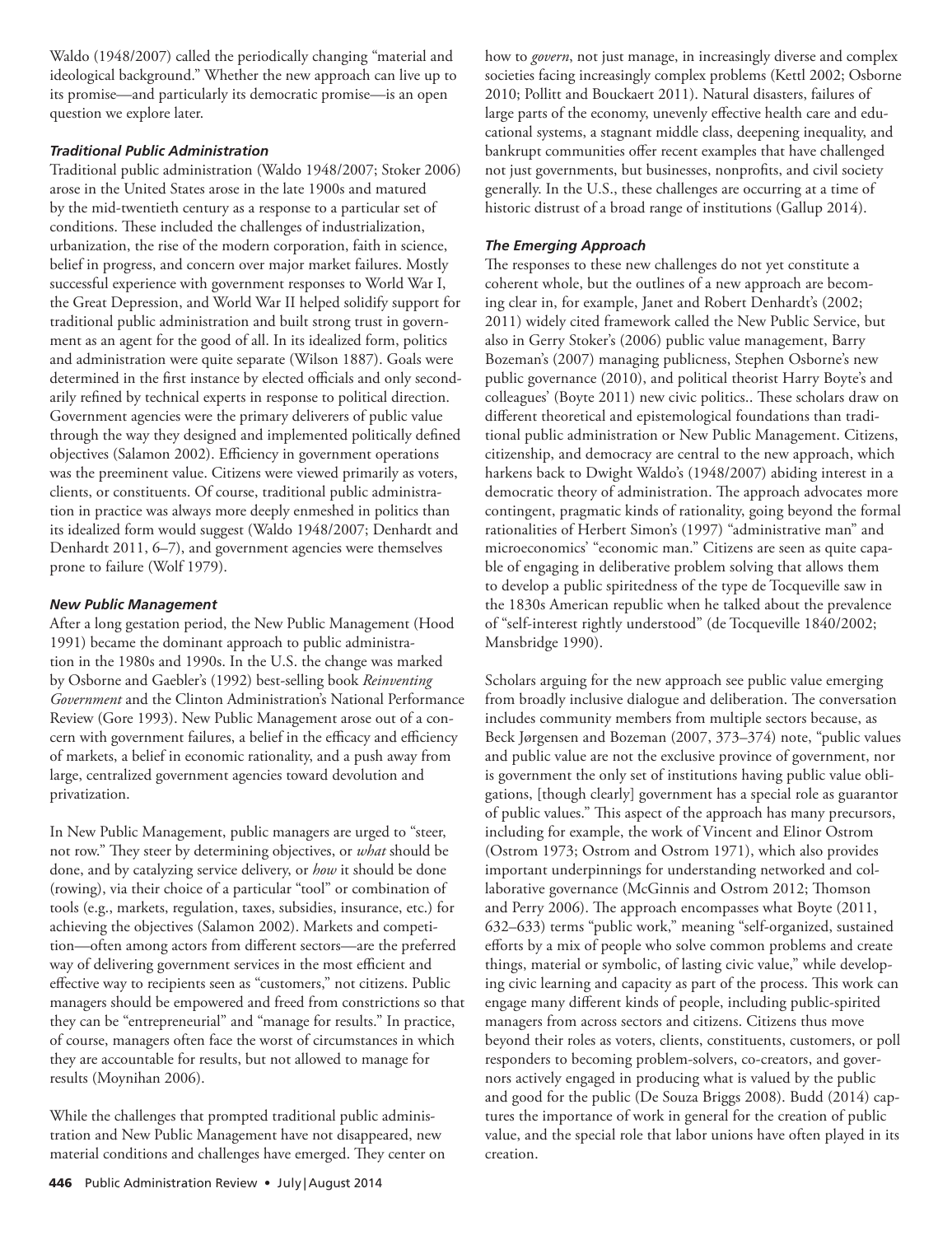**Table 1** Comparing Perspectives: Traditional Public Administration, New Public Management, and the Emerging Approach to Public Administration

|                                                                            |                                                                                                                                                                                                                                               |                                                                                                                                                                                       | The Emerging Approach to Public Administration (e.g.,                                                                                                                                                                                                                                                                                                                                                                           |
|----------------------------------------------------------------------------|-----------------------------------------------------------------------------------------------------------------------------------------------------------------------------------------------------------------------------------------------|---------------------------------------------------------------------------------------------------------------------------------------------------------------------------------------|---------------------------------------------------------------------------------------------------------------------------------------------------------------------------------------------------------------------------------------------------------------------------------------------------------------------------------------------------------------------------------------------------------------------------------|
| Dimension                                                                  | Traditional Public Administration                                                                                                                                                                                                             | New Public Management                                                                                                                                                                 | Denhardt and Denhardt's [2011] New Public Service)                                                                                                                                                                                                                                                                                                                                                                              |
|                                                                            | <b>Broad Environmental and Intellectual Context</b>                                                                                                                                                                                           |                                                                                                                                                                                       |                                                                                                                                                                                                                                                                                                                                                                                                                                 |
| <b>Material and ideo-</b><br>logical conditions                            | Industrialization, urbanization, rise of<br>modern corporation, specialization,<br>faith in science, belief in progress,<br>concern over major market failures,<br>experience with the Great Depression<br>and WWII, high trust in government | Concern with government failures,<br>distrust of big government, be-<br>lief in the efficacy and efficiency<br>of markets and rationality,<br>devolution and devolution               | Concern with market, government, nonprofit and civic<br>failures; concern with so-called wicked problems;<br>deepening inequality; hollowed or thinned state;<br>"downsized" citizenship; networked and collaborative<br>governance; advanced information and communication<br>technologies                                                                                                                                     |
| <b>Primary theoretical</b><br>and epistemologi-<br>cal foundations         | Political theory, scientific management,<br>naïve social science, pragmatism                                                                                                                                                                  | Economic theory, sophisticated<br>positivist social science                                                                                                                           | Democratic theory, public and nonprofit management<br>theory, plus diverse approaches to knowing                                                                                                                                                                                                                                                                                                                                |
| Prevailing view of<br>rationality and<br>model of human<br><b>behavior</b> | Synoptic rationality, "administrative<br>man"                                                                                                                                                                                                 | Technical and economic rationality,<br>"economic man," self-interested<br>decision makers                                                                                             | Formal rationality, multiple tests of rationality (political,<br>administrative, economic, legal, ethical), belief in public<br>spiritedness beyond narrow self-interest, "reasonable<br>person" open to influence via dialogue and deliberation                                                                                                                                                                                |
| The Public Sphere or Realm                                                 |                                                                                                                                                                                                                                               |                                                                                                                                                                                       |                                                                                                                                                                                                                                                                                                                                                                                                                                 |
| Definition of the<br>common good,<br>public value,<br>public interest      | Determined by elected officials or techni-<br>cal experts                                                                                                                                                                                     | Determined by elected officials or<br>by aggregating individual prefer-<br>ences supported by evidence of<br>consumer choice                                                          | What is public is seen as going far beyond government,<br>though government has a special role as a guarantor of<br>public values. Common good determined by broadly in-<br>clusive dialogue and deliberation informed by evidence<br>and democratic and constitutional values                                                                                                                                                  |
| Role of politics                                                           | Elect governors, who determine policy<br>objectives                                                                                                                                                                                           | Elect governors, who determine<br>policy objectives; empowered<br>managers; administrative politics<br>around the use of specific tools                                               | "Public work," including determining policy objectives via<br>dialogue and deliberation; democracy as "a way of life"                                                                                                                                                                                                                                                                                                           |
| Role of citizenship                                                        | Voter, client, constituent                                                                                                                                                                                                                    | Customer                                                                                                                                                                              | Citizens seen as problem-solvers and co-creators actively<br>engaged in creating what is valued by the public and is<br>good for the public                                                                                                                                                                                                                                                                                     |
| <b>Government and Public Administration</b>                                |                                                                                                                                                                                                                                               |                                                                                                                                                                                       |                                                                                                                                                                                                                                                                                                                                                                                                                                 |
| Role of government<br>agencies                                             | Rowing, seen as designing and imple-<br>menting policies and programs in re-<br>sponse to politically defined objectives                                                                                                                      | Steering, seen as determining<br>objectives and catalyzing service<br>delivery via tool choice and<br>reliance if possible on markets,<br>businesses and nonprofit organi-<br>zations | Government acts as convener, catalyst, collaborator;<br>sometimes steering, sometimes, rowing, sometimes<br>partnering, sometimes staying out of the way                                                                                                                                                                                                                                                                        |
| <b>Key objectives</b>                                                      | Politically provided goals; implementation<br>managed by public servants; monitor-<br>ing done via bureaucratic and elected<br>officials' oversight                                                                                           | Politically provided goals;<br>managers manage inputs and<br>outputs in a way that ensures<br>economy and responsiveness to<br>consumers                                              | Create public value in such a way that what the public<br>most cares about is addressed effectively and what is<br>good for the public is put in place                                                                                                                                                                                                                                                                          |
| <b>Key values</b>                                                          | Efficiency                                                                                                                                                                                                                                    | Efficiency and Effectiveness                                                                                                                                                          | Efficiency, effectiveness, and the full range of democratic<br>and constitutional values                                                                                                                                                                                                                                                                                                                                        |
| <b>Mechanisms for</b><br>achieving policy<br>objectives                    | Administer programs through central-<br>ized, hierarchically organized public<br>agencies or self-regulating professions                                                                                                                      | Create mechanisms and incentive<br>structures to achieve policy<br>objectives especially through use<br>of markets                                                                    | Selection from a menu of alternative delivery mechanisms<br>based on pragmatic criteria; this often means helping<br>build cross-sector collaborations and engaging citizens<br>to achieve agreed objectives                                                                                                                                                                                                                    |
| Role of public man-<br>ager                                                | Ensures that rules and appropriate<br>procedures are followed Responsive<br>to elected officials, constituents, and<br>clients. Limited discretion allowed to<br>administrative officials                                                     | Helps define and meet agreed<br>upon performance objectives;<br>responsive to elected officials<br>and customers; wide discretion<br>allowed                                          | Plays an active role in helping create and guide networks<br>of deliberation and delivery and help maintain and<br>enhance the overall effectiveness, accountability, and<br>capacity of the system. Responsive to elected officials,<br>citizens, and an array of other stakeholders. Discretion<br>is needed, but is constrained by law, democratic and<br>constitutional values, and a broad approach to account-<br>ability |
| Approach to<br>accountability                                              | Hierarchical, in which administrators are<br>accountable to democratically elected<br>officials                                                                                                                                               | Market-driven, in which aggre-<br>gated self-interests result in out-<br>comes desired by broad groups<br>of citizens seen as customers                                               | Multi-faceted, since public servants must attend to law,<br>community values, political norms, professional stand-<br>ards, and citizen interests                                                                                                                                                                                                                                                                               |
| Contribution to the<br>democratic process                                  | Delivers politically determined objec-<br>tives and accountability; competition<br>between elected leaders provides over-<br>arching accountability. Public sector<br>has a monopoly on public service ethos                                  | Delivers politically determined<br>objectives; managers determine<br>the means. Skepticism regard-<br>ing public service ethos; favors<br>customer service                            | Delivers dialogue and catalyzes and responds to active citi-<br>zenship in pursuit of what the public values and what is<br>good for the public. No one sector has a monopoly on<br>public service ethos; maintaining relationships based on<br>shared public values is essential                                                                                                                                               |

*Sources:* Adapted principally from Denhardt and Denhardt (2011, 28–29); with further adaptations from Stoker (2006, 44; Kelly, Mulgan, and Muers 2002), and Boyte (2011).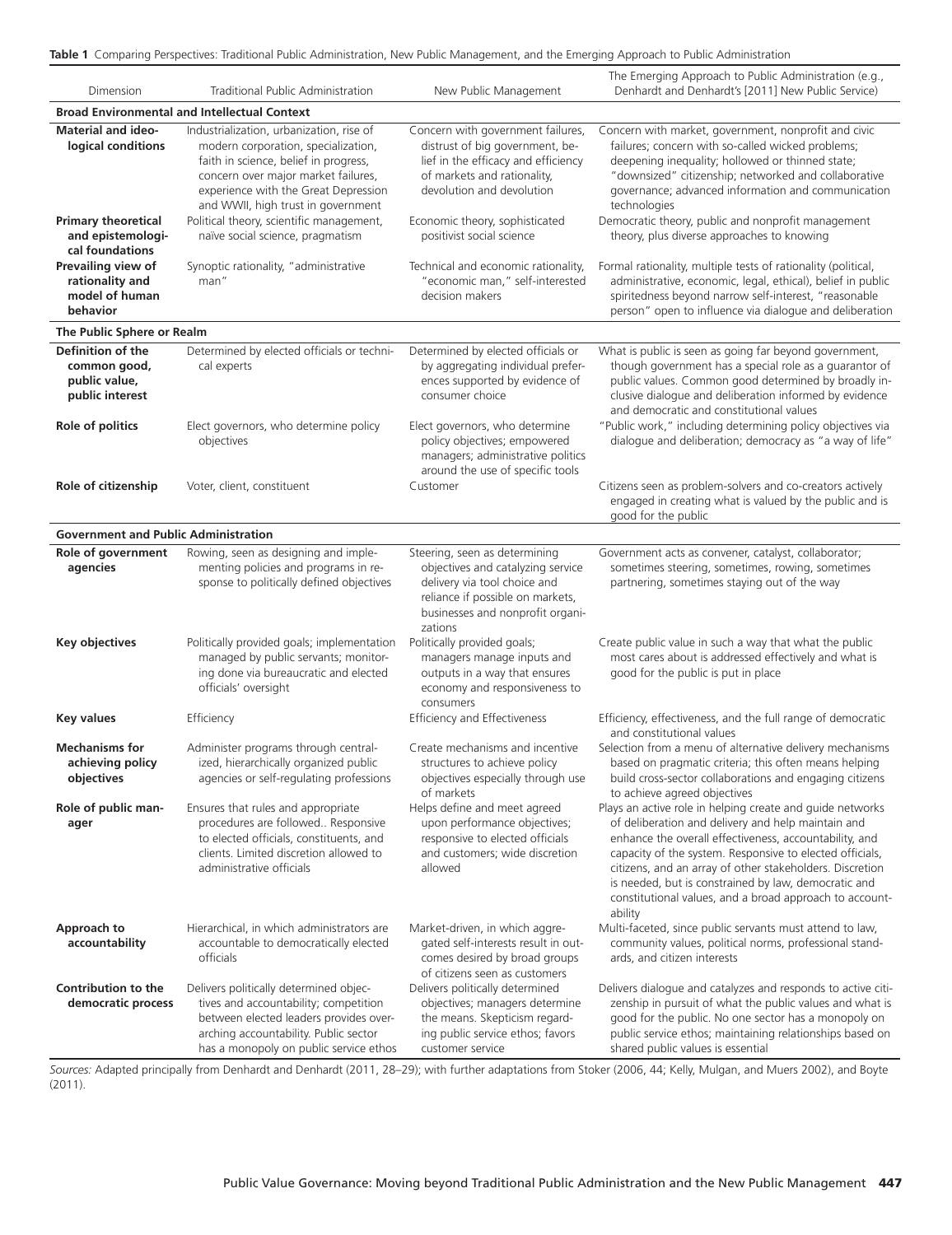In the new approach, government agencies can be a convener, catalyst, and collaborator—sometimes steering, sometimes rowing, sometimes partnering, and sometimes staying out of the way. In addition, the way government's key objectives are set changes. In traditional public administration, elected officials set goals and implementation is up to public servants, overseen by elected officials' and senior administrators. In New Public Management elected officials still set goals. Managers then manage inputs and outputs in a way that ensures economy and responsiveness to customers. In contrast, in the new approach both elected officials and public managers are charged with creating public value so that what the public most cares about is addressed effectively and what is good for the public is pursued. This change for public managers raises obvious questions of democratic accountability, an issue to which we turn later. On the other hand, the change is essentially simply a recognition that managers have always played an important role in goal setting because of the advice they give to elected officials and the need to act in the face of often ambiguous policy direction.

As noted, in the emerging approach the full range of democratic and constitutional values is relevant. Policy makers and public managers are also encouraged to consider the full array of alternative delivery mechanisms and choose among them based on pragmatic criteria. This often means helping build cross-sector collaborations and engaging citizens to achieve mutually agreed objectives (McGuire 2006; Agranoff 2006; Fung 2006). Public managers' role thus goes well beyond that in traditional public administration or New Public Management; they are presumed able to help create and guide networks of deliberation and delivery and help maintain and enhance the overall effectiveness, capacity, and accountability of the system.

The nature of discretion also changes. In traditional public administration, public managers have limited discretion; New Public Management encourages wide discretion in meeting entrepreneurial and performance targets. In the emerging approach, discretion is needed, but is constrained by law, democratic and constitutional values, and a broad approach to accountability. Accountability becomes multi-faceted, and not just hierarchical (as in traditional public administration) or more market-driven (as in New Public Management), since public servants must attend to law, community values, political norms, professional standards, and citizen interests (Mulgan 2000; Dubnick and Frederickson 2010; Romzek, LeRoux and Blackmar 2012). In the emerging multi-sector collaborative environment, no one sector has a monopoly on public service ethos, although government plays a special role; in addition, there is less skepticism about government and a less strong preference for markets and customer service.

Finally, in this emerging approach public administration's contribution to the democratic process is also different. In both traditional public administration and New Public Management managers are not very directly involved in the democratic process, viewed mainly as elections and legislative deliberation. In contrast, in the emerging approach government delivers dialogue and catalyzes and responds to active citizenship in pursuit of what the public values and what is good for the public. The extent to which it is possible for dialogue and deliberation to do so in practice remains unclear, however, in systems that favor elites and are stacked against ordinary citizens (Dahl and Soss 2014).

The emerging approach is partly descriptive of current and emerging practices, partly normative in its prescriptions regarding the role of government and public managers, and partly hopeful as a response to the challenges posed by a "changing material and ideological background." In contrast to traditional public administration and New Public Management, however, the emerging approach often looks ambiguous, unevenly grounded theoretically, relatively untested, and lacking in clear guidance for practice. Yet, what else can one expect in a shared-power, multi-sector, no-one-whollyin-charge world (Cleveland 2002; Crosby and Bryson 2005)? Old approaches have their own problems and the new approach is still emerging. One thing is clear, however, and that is the fundamental importance in the emerging approach of understanding what is meant by public value, public values, and the public sphere. Progress must be made on clarifying, measuring, and assessing these concepts if the new approach is gain added traction.

#### **Value, Public Value, Public Values and the Public Sphere**

The dictionary definition of value as "relative worth, utility, or importance" of something (Merriam-Webster 2014; accessed online April 1, 2014) leaves open a number of questions that have troubled philosophers for centuries, and reappear in the current debate over public values, public value, and the public sphere. These questions concern at least the following: (1) whether the objects of value are subjective psychological states, or objective states of the world; (2) whether value is intrinsic, extrinsic, or relational; (3) whether something is valuable for its own sake or as a means to something else; (4) whether there are hierarchies of values; (5) who does the valuing; (6) how the valuing is done; and (7) against what criteria the object of value is measured. We return to these questions as we discuss four major contributions to the public value literature and in our conclusions.

The public value literature distinguishes among: (1) *public values*, which are many (e.g., Van Wart 1998; Bozeman 2002, 2007; Beck Jørgenson and Bozeman 2007; Meynhardt 2009; Andersen et al. 2012); (2) creating public value defined as producing what is either valued by the public, is good for the public, including adding to the public sphere, or both, as assessed against various public value criteria (Benington and Moore 2011; Stoker 2006; Alford 2008; Alford and O'Flynn 2009); and (3) the *public sphere* or *public realm* within which public values and value are developed and played out (Benington 2011).

#### *Barry Bozeman on Public Values*

Bozeman (2007, 17), a leading voice in the public value literature, focuses on the policy or societal level. He writes, "A society's *public values* are those providing normative consensus about: (1) the *rights,*  benefits, and prerogatives to which citizens should (and should not) be entitled; (2) the *obligations* of citizens to society, the state, and one another; and (3) the *principles* on which governments and policies should be based." Although public values in a democracy are typically contested, a relative consensus is discernible from constitutions, legislative mandates, policies, literature reviews, opinion polls, and other formal and informal sources (Beck Jørgensen and Bozeman 2007).

What Bozeman terms public values *failure* occurs when neither the market nor the public sector provides goods and services required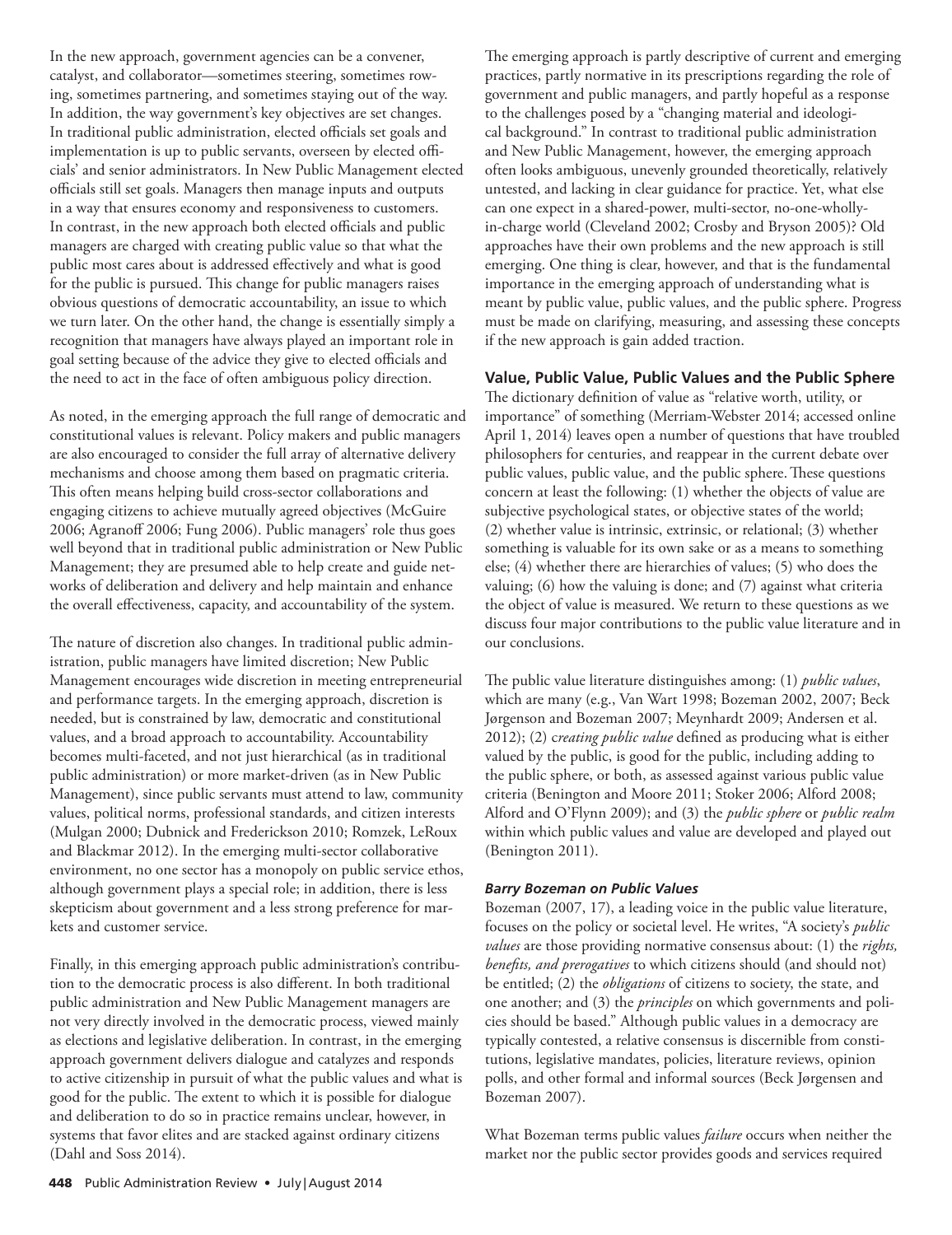to achieve public values, which are operationalized in terms of a set of eight criteria, e.g., political processes and social cohesion should be sufficient to ensure effective communication and processing of public values; and sufficient transparency exists to permit citizens to make informed judgments (Bozeman 2002, 2007; see also Kalambokidis 2014). Public value creation is the extent to which public values criteria are met, where these are some combination of input, process, output, and outcome measures. Public values for Bozeman thus are measureable, although clearly there can be disagreements about how the values are to be conceptualized and measured. One implication is that analysts, citizens, and policy makers should focus on what public values are, and on ways in which institutions and processes are necessary to forge agreement on and achieve public values in practice (Davis and West 2009; Moulton 2009; Jacobs 2014; Kalambokidis 2014).

Note that Bozeman's approach is both positive, when he asks what the normative consensus on values is, and normative, when he argues that public values failures should be corrected. Note, too, that Bozeman (2007) is silent on the role of the nonprofit sector and, to a lesser extent, on the public sphere more generally; on the rights, responsibilities, or weights to be given to non-citizens; and on the role and importance of power in contests over public values. Regarding the effects of political power, Jacobs (2014) believes that in the U.S. context Bozeman severely underestimates the extent of dissensus, the disproportionate influence of affluent citizens and organized interests, and the extent to which governing structures favor inaction and drift.

#### *Mark Moore on Creating Public Value*

Whereas Bozeman focuses on the policy or societal level, Mark Moore (1995, 52–55), another important voice in the literature, focuses on public managers. He, too, is concerned about *de*valuing of government and public managers in an era of economic individualism and market ascendency, and he initially conceived of public value as the public management equivalent of shareholder value. He seeks both a persuasive rhetoric and an approach to discerning, championing, and achieving public value—or what he calls *creating public value*. Public value primarily results from government performance, so his view of public value creation in this early book is narrower than in much of the later literature.

Moore believes that citizens want from their governments some combination of the following that together encompass public value: (1) high-performing service-oriented public bureaucracies, (2) public organizations that are efficient and effective in achieving desired social outcomes, and (3) public organizations that operate justly and fairly, and lead to just and fair conditions in the society at large. While Moore's definition of public value is vaguer than Bozeman's, it highlights reasonably specific public values: efficiency, effectiveness, socially and politically sanctioned desired outcomes, procedural justice, and substantive justice. Like Bozeman, Moore's definition of public value can encompass input, process, output, and outcome measures.

Moore (2014a) develops the philosophical foundations of his approach to public value as a prelude to establishing what he calls "public value accounting." He makes three assertions: First, a public collectively defined through democratic processes is the appropriate

arbiter of public value when collectively owned assets of government are being deployed. Second, collectively owned assets include not only government money, but also state authority. Third, assessing the value of government production relies on an aggregation of costs and benefits broadly conceived; but also on collective determinations concerning the welfare of others, duties to others, and conceptions of a good and just society. Moore (2013, 2014b) uses these philosophical premises to develop a public value account. On the benefit side is the achievement of collectively valued outcomes, while on the cost side are the costs of using public authority and collectively owned assets.

Moore argues that public managers should use the *strategic triangle* (1995, 22–23)*.* Strategy must be (1) aimed at achieving something that is substantively valuable (i.e., must constitute public value); (2) legitimate and politically sustainable; and (3) operationally and administratively feasible (see also Alford and O'Flynn 2009). Moore "equates managerial success in the public sector with initiating and reshaping public sector enterprises in ways that increase their value to the public in both the short and the long run" (1995, 10), which requires a "restless, value-seeking imagination" (Benington and Moore 2011, 3).

Moore is speaking primarily to current and prospective public managers in a democratic society and secondarily to their elected leaders. Like Bozeman, an implication of Moore's work is the need for a healthy democracy with supporting institutions and the processes necessary to forge agreement on and achieve public values in practice.

For Moore, like Bozeman, public value generally refers to objective states of the world that can be measured. Also like Bozeman, Moore sees public value as extrinsic and also intrinsic to the functioning of an effective democratic polity. Again, like Bozeman, something being evaluated may be deemed to hold inherent value or may be seen as a means to something else. Unlike Bozeman, Moore does assume a hierarchy of values in which public organizational effectiveness, efficiency, accountability, justness, and fairness in the context of democratic governance are prime values. For Moore, ultimately elected officials and the citizenry do the valuing, but public managers also play an important role. The valuing can be shown via the public value account.

Rhodes and Wanna (2007) in particular have criticized Moore and his supporters. Not clear, they say, is whether their approach is "a paradigm, a concept, a model, a heuristic device, or even a story… [As a result,] it is all things to all people" (408). They believe Moore downplays the importance of politics and elected officials, overly emphasizes the role of public managers, and trusts too much in public organizations, private sector experience, and the virtues of public servants (409–412).

Alford (2008; see also Alford and O'Flynn 2009) mounts a spirited defense of Moore and offers refutations of each of Rhodes and Wanna's points. He emphasizes Moore's strategic triangle that sees the authorizing environment as placing "a legitimate limit on the public manager's autonomy to shape what is meant by public value" (177). Alford also believes Rhodes and Wanna operate out of an "old" public administration paradigm that draws a sharp distinction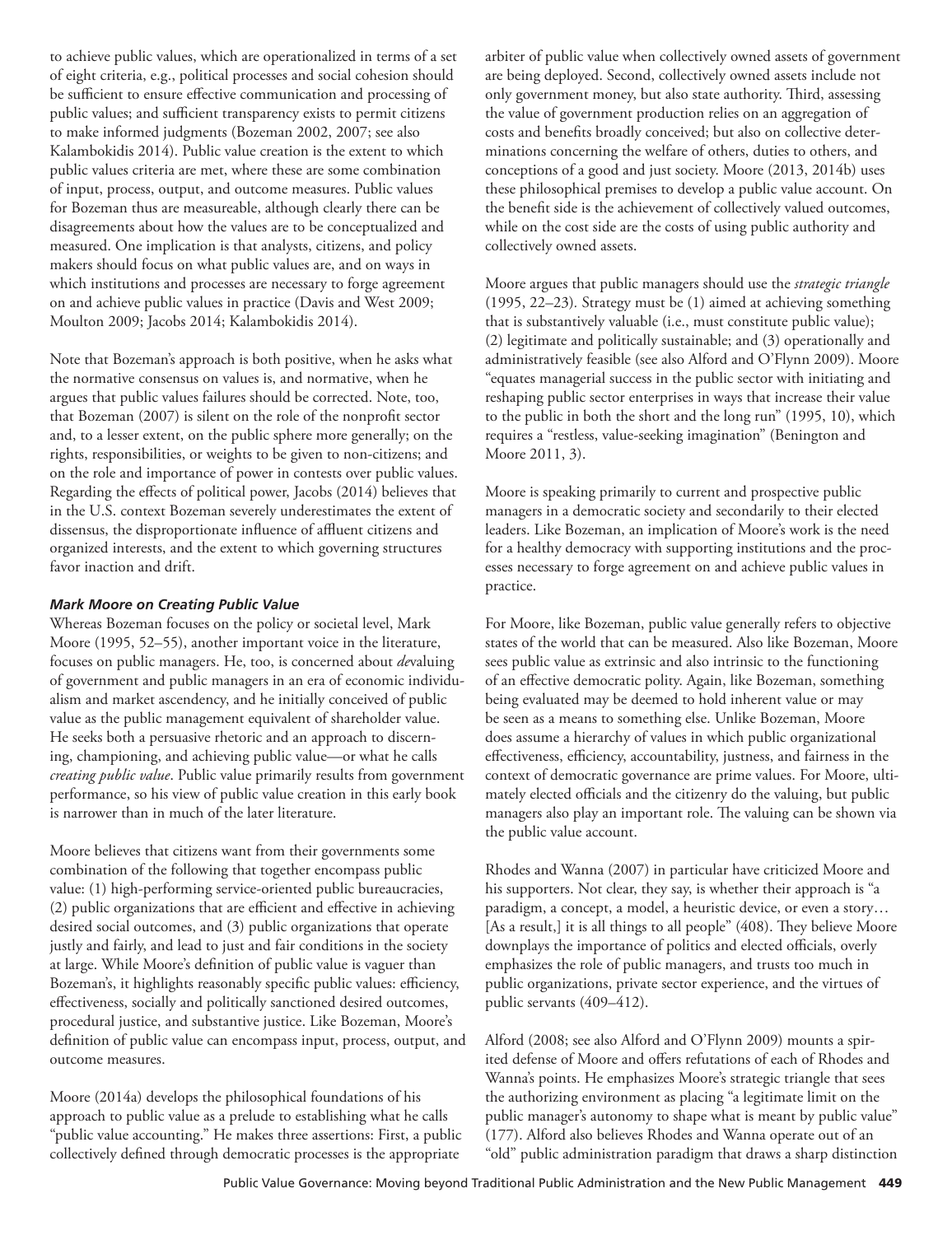between politics and administration and thus ignore the fact that political appointees and civil servants often have considerable leeway to influence policy and decisions.

Dahl and Soss (2014) also level sharp criticism at Moore's conception of creating public value. In their view, by posing public value as an analog to shareholder value, seeing democratic engagement in primarily instrumental terms, and viewing public value as something that is produced, Moore and his followers actually mimic the very neoliberal rationality they seek to resist and run the risk of furthering neoliberalism's de-democratizing and market-enhancing consequences. Public managers might unwittingly be agents of "downsizing democracy" (Crenson and Ginsberg 2002). The cautions Dahl and Soss raise are serious and should be addressed by those seeking to advance the public value literature.

In addition, Jacobs (2014) believes Moore's hopeful view of public management can be Pollyannaish, at least in the U.S., given sharply divided public opinion on many issues, intensely partisan politics, the power of organized interests, and the many veto points built into governance arrangements. Clearly, public managers are constrained in a democratic society—and rightly so—but there are also many examples of enterprising, public value-producing activities that demonstrate public managers can in fact be active agents in creating public value. The public value literature thus will need to explore much further the conceptual, political, organizational, managerial, and other limits on public managers seeking to create public value in particular circumstances.

#### *Timo Meynhardt on Public Value*

Timo Meynhardt (2009, 206), in an important but far less well known approach, believes that public value is constructed out of "values characterizing the relationship between an individual and 'society,' defining the quality of the relationship." The relationship's quality is assessed subjectively by individuals, but when there is inter-subjective weight attached to these assessments, they become objective and might reach Bozeman's requirement of a reasonable normative consensus. Meynhardt believes that public value is *for* the public when it concerns "evaluations about how basic needs of the individuals, groups, and the society as a whole are influenced in relationships involving the public" (212). Public value is also about value *from* the public, when it is "drawn from the experience of the public." Public value for Meynhardt, too, can refer to input, process, output, and outcome measures.

Meynhardt posits four basic dimensions (or content categories) of public value closely connected to a widely cited psychological theory of basic needs (Epstsein, 1989, 1993, 2003) and related to categories in traditional welfare economics. The categories are: moral-ethical, political-social, utilitarian-instrumental, and hedonistic-aesthetical. The "value" an individual attaches to an experience is based on how well the experience satisfies his or her basic needs as assessed against these dimensions. Note that the assessment is a subjective, emotional-motivational, and valenced reaction to an experience of some sort involving the "public," such as an encounter with a government program, an election, or visit to a public space. Inter-subjectively equivalent assessments are a broad measure of the extent to which public value has been created or diminished. To summarize, Meynhardt (2009, 212) sees public value creation

as: situated in relationships between the individual and society; founded in individuals; constituted by subjective evaluations against basic needs; activated by and realized in emotional-motivational states; and produced and reproduced in experience-intense practices.

In contrast to Bozeman and Moore's approaches, Meyhnardt's is non-prescriptive; is far more psychologically based; and emphasizes more the interpenetration of public and private spheres. Unlike the other two authors, he pays little attention to the institutions and supra-individual processes involved in public value creation. However, like Bozeman and Moore, Meynhardt also sees public value as measurable, in his case against the dimensions he outlines.

## *John Benington on the Public Sphere*

Beyond public values and creating public value, there is the public sphere. John Benington (2011) sees the public sphere as "a democratic space" (31) that includes the "web of values, places, organizations, rules, knowledge, and other cultural resources held in common by people through their everyday commitments and behaviors, and held in trust by government and public institutions." It is "what provides a society with some sense of belonging, meaning, purpose and continuity, and which enables people to thrive and strive amid uncertainty" (43). Like Dewey (1927/1954), he believes that the public is not given, but must be continuously constructed. Public value is necessarily contested, and is often established through a continuous process of dialogue. For Benington, the public sphere is thus the space—psychological, social, political, institutional, and physical—within which public values and public value are held, created, or diminished. Public value includes what adds to the public sphere. While Benington himself is committed to democracy, note that his extended definition of the public sphere can apply to other forms of government.

Operationally, for both practitioners and scholars, determining who and what the "public" is can be problematic (Frederickson 1991). Nonetheless, Meynhardt (2009, 205) sees the "public" is an "indispensable operational fiction necessary for action and orientation in a complex environment." In other words, as complexity increases the more "the public" becomes a social construct "necessary for acting, but hard to pin down" (204).

In practical terms, the public may already be known, may need to make itself known, or may need to be created. For example, Moore's normative approach requires public managers to look to their "authorizing environments" for direction, although they may conclude that the public can be best served by working to change aspects of the authorizing environment. Moore also asserts that elected officials and the citizens (often via elections) are the arbiters of public value (1995, 38), even when political decision making is deeply problematic on moral grounds. In democratic societies, citizens and managers can challenge these questionable decisions, but not ignore them (54–55). For Dewey (1927/1954), a public is "created" when citizens experience the negative consequences of situations beyond their control (resulting, for example, from market or governmental activities). In other circumstances, public administrators may need to "call a public into being" (Moore 2014a), for example, when designing and managing a public participation process (Fung 2006; Cooper, Bryer, and Meek 2006; Nabatchi 2012).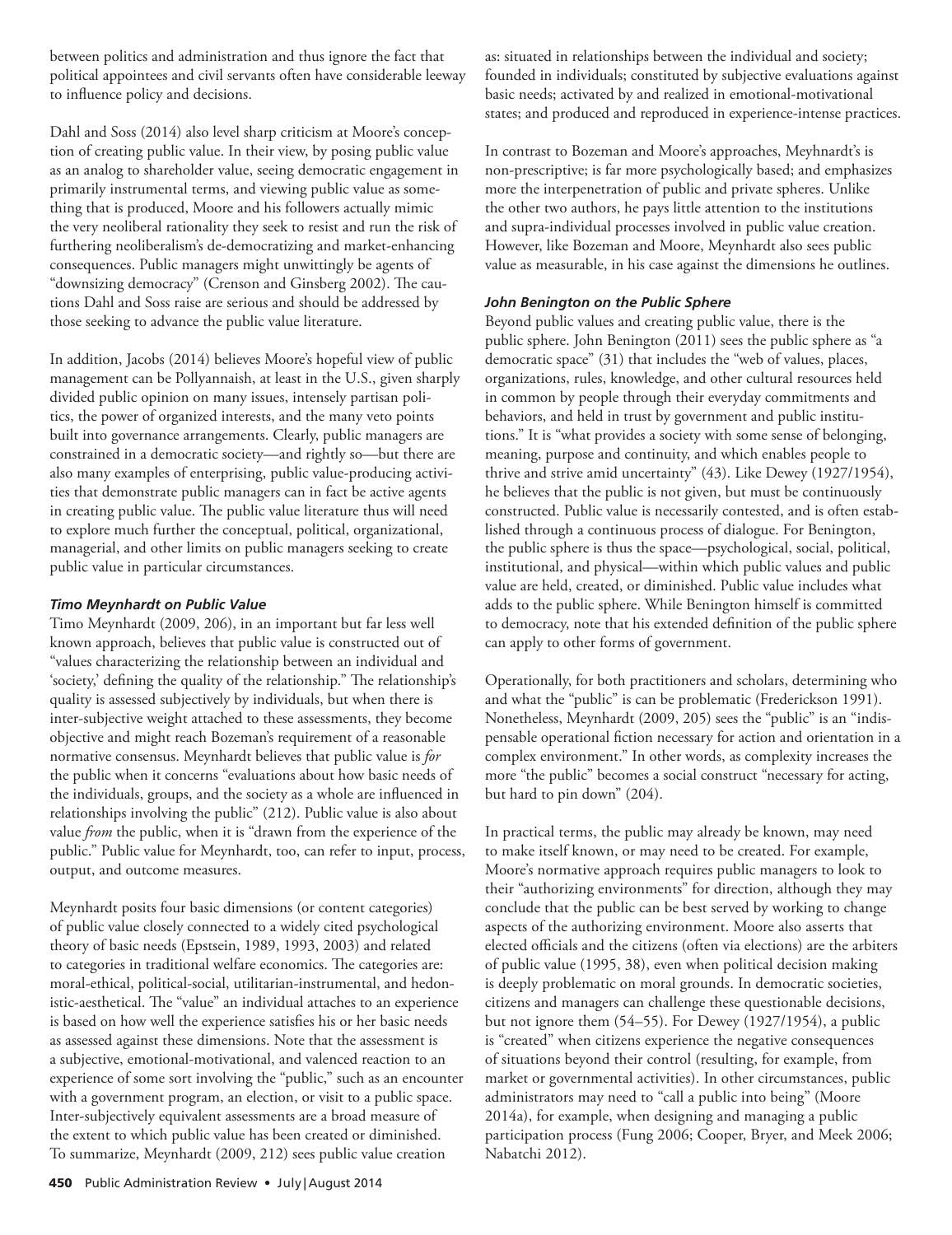Public values scholars look to a variety of sources for evidence of what the "public" is, wants, or is good for it. Sources include, for example, literature reviews, legislation, rules and regulations, and opinion polls (Beck Jørgensen and Bozeman 2007; Bozeman 2007; Jacobs 2014). Meynhardt (2009, 2014), as noted, relies on psychological theory to derive the dimensions against which public values can be assessed; he has developed and published results from the use of psychological questionnaires based on this work. Moulton (2009) looks to "public values institutions," which can be of three types, with the three types presumed to differentially affect how public values are realized in practice. Regulatory institutions are legally sanctioned and can establish rules, surveillance mechanisms, and incentives to influence behavior. Normative-associative institutions help create expectations or norms that influence social life via prescriptive, evaluative, or obligatory guidance. Finally, cultural cognitive institutions help create shared conceptions of the nature of social reality and the frames used to create meaning. The three kinds of institutions are analytic constructs and can and do overlap in practice. Andersen, et al. (2012) look to archetypal forms of governance to derive the content of public values; the forms are hierarchy, clans or professions, networks, and markets.

#### *How Public Value Relates to Other Concepts*

Part of public value's importance is that it encompasses and goes beyond several other venerable concepts that highlight the proper ends and means of government and broader public action. Among these are the public interest, the common good, public goods, and commonwealth. Public interest originally was associated with the state, not with the public sphere more generally (Gunn 1969), and thus typically refers to the reasons for, or consequences of, government action (Alexander 2002, 226–227). Beyond that, attempts to operationalize the public interest have proved difficult (Sorauf 1957; Mitnick 1976), although not necessarily in the case of applying relatively clear public laws and regulations to specific decisions (Alexander 2002). Vagueness and difficulties of operationalization also plague related terms such as the common good.

Public goods refers to production of non-rival, non-excludable goods and services. Public value differs in three ways: First, it includes remedies to market failures beyond inadequate provision of public goods, along with the institutional arrangements that make the remedies possible. This fits clearly with Bozeman's (2007) view. Public goods are outputs and public value includes the outcomes made possible by public goods. This fits well with Moore's (1995) view. Finally, public value has value for the valuer, which accords well with Meynhardt's (2009) approach.

Probably commonwealth comes closest to capturing the meaning of public value, since the term originally meant "common well-being." In the U.S. from the colonial era through the World War II era, as Boyte (1989) points out, commonwealth meant two things. First, it meant a republican or democratic government of equals concerned with the general welfare and an active citizenry throughout the year. Second, the term "brought to mind the touchstone, or common foundations, of public life—the basic resources and public goods of a community over which citizens assumed responsibility and authority"  $(4-5)$ . Thus, while similar to public value in meaning, commonwealth is not the same. The identification with a republican or democratic government narrows the definition, while the

common foundations of public life are more closely related to the idea of the public sphere.

#### **How the Ideas of Creating Public Value and Policy-Level and Societal Public Values Are Used in Practice and Research**

The different strands in the public value literature clearly can be linked. Specifically, Moore's managerially focused idea of creating public value involves producing what the public values or is good for the public, the merits of which can be assessed against a set of more specific public values. These can include Bozeman's and others' societal or policy-focused public value criteria, Meynhardts' psychologically focused criteria, Benington's idea of enhancing the public sphere, and other important values in the public administration field and literature. All may or should be considered when assessing value creation in specific instances.

#### *Uses of the Creating Public Value Idea in Practice and Research*

The idea of creating public value has been used as a paradigm, rhetoric, narrative, and kind of performance (Alford and O'Flynn 2009, 178–185). Stoker (2006) has proposed "public value management" as a new *paradigm* better suited to networked governance than traditional public administration or the New Public Management. He is thus moving beyond Moore's primary focus on public managers at the top of a public bureaucracy delivering services or obligations to a focus on networked inter-organizational and cross-sector relations and governance.

Stoker makes the case that traditional public administration and New Public Management are not up to the job of managing in a networked public environment, but he only vaguely considers how leaders and managers in specific instances would achieve efficiency, accountability, and equity, along with broader democratic values (Williams and Shearer 2011; O'Flynn 2007). Nor does he explain how leaders and managers should cope with a democracy having problems with low voter turnout, divided government, competing organized interests, and competing conceptions of what public value might be in any situation (Davis and West 2009; Jacobs 2014).

Critics of public value argue that it has been used as a *rhetorical* strategy to protect and advance the interests of bureaucrats and their organizations (Roberts 1995). The criticism unquestionably has merit in particular cases. As noted above, Dahl and Soss (2014) also highlight the potential of public value rhetoric to undermine democratic processes. Smith (2004, 68–69), however, believes that a "focus on public value enables one to bring together debates about values, institutions, systems, processes and people. It also enables one to link insights from different analytical perspectives, including public policy, policy analysis, management, economics, and political science." Similarly, Fisher (2014) offers a *narrative* that contrasts an oppositional approach to public decision making (public-private, black-white; right-wrong; mine-yours) with an "opposable" or integrative approach wherein public managers can link seemingly unrelated, or contradictory, and sometimes paradoxical constructs to achieve a higher level of public value across sectors. The stories managers create thus can be self-serving rhetoric, but also can be a public-regarding story about what should be, or has been, created.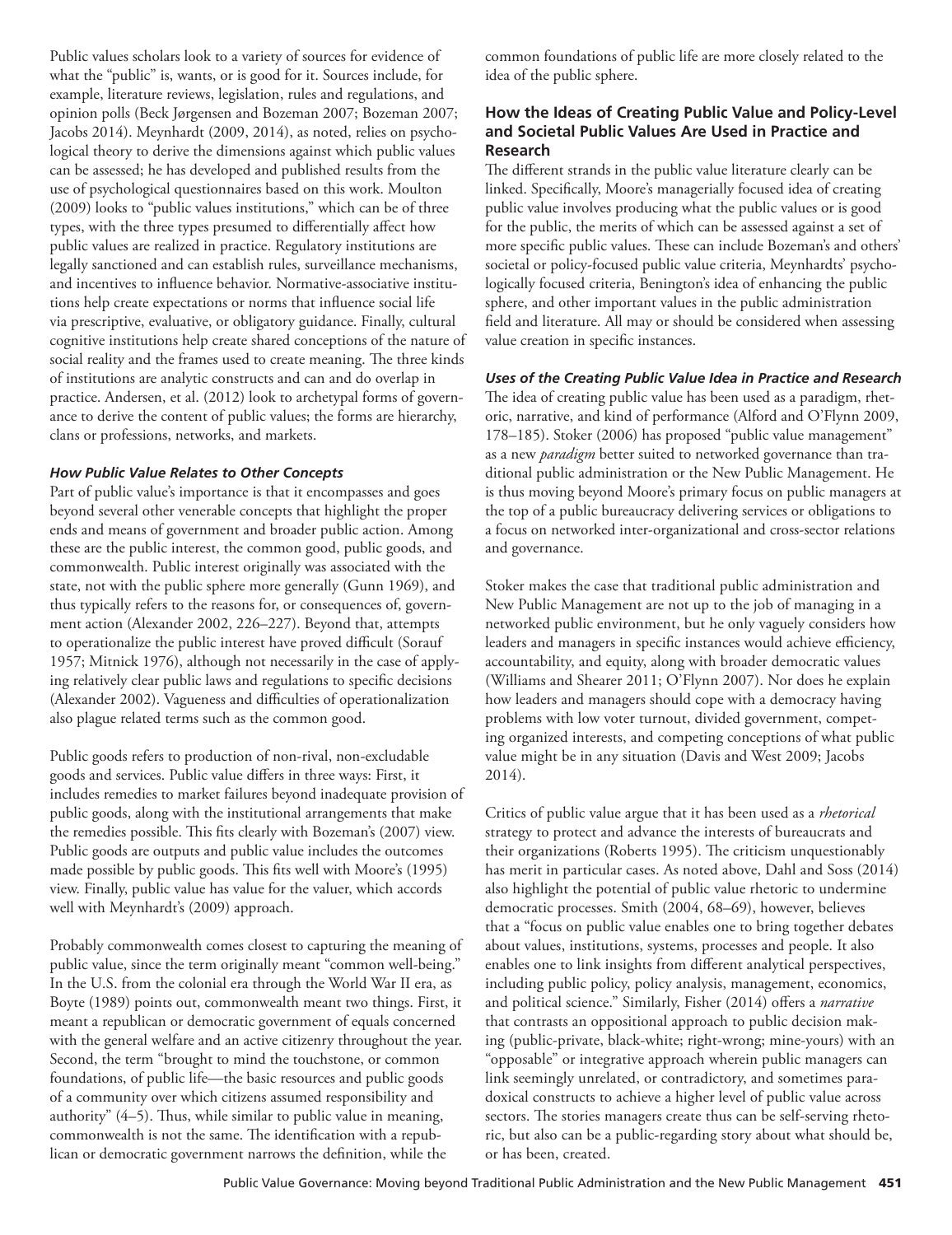Finally, as *performance*, public value can serve as a performance measurement and management framework. A key advantage of the public value idea is that there is no single bottom line (Kalambokidis (2014). Moore (2013, 2014a, 2014b), for example, proposes that managers look at costs and benefits, but also at less tangible aspects when they assess public value creation. Bozeman (2002; 2007) and Talbot (2010) argue for using a variety of public value criteria to discern how much public value has been created or diminished. A focus on public value also stimulates attention to the long-term viability and reliability of public investments (Fisher 2014).

A number of governments have made explicit or implicit use of the public value framework. Kernaghan (2003), for example, examines the values statements of four Westminster-style governments; each contains a range of values beyond efficiency. The "joined-up government," "whole-of-government," and collaborative governance initiatives that developed in many countries in response to the fragmentation caused by New Public Management were about coordination and also about recovery and pursuit of public values beyond narrowly defined results and efficiency (Christensen and Lægreid 2007). Unfortunately, some of these efforts have used excessively narrow interpretations of public value. For example, the British government under Tony Blair made explicit use of public value as a way of thinking about performance, but operationalized Moore's strategic triangle by focusing on services (for operational capability), outcomes (for public value), and trust and legitimacy (for the authorizing environment) (Kelly, Mulgan, and Muers 2002). Accenture consultants Cole and Parston (2006) further diminish the meaning of public value. Their approach just repackages existing approaches to performance measurement and management under a different label (Alford and O'Flynn 2009, 185). Dahl and Soss's (2014) cautions about the ease with which the public value approach can be hijacked for purposes not intended by its principal authors is on clear display.

The various approaches to creating public value can be used positively or normatively—and have been. Williams and Shearer (2011, 1374) observe, however, that "the most striking feature is the relative absence of empirical investigation of either the normative propositions of public value or its efficacy as a framework for understanding public management." They do note, however, some exemplary studies. For example, O'Toole, Meier and Nicholson-Crotty (2005) found in a large-N study of Texas school superintendents that the superintendents saw the points of Moore's triangle as constitutive of their roles. And Meynhardt and Metelmann (2009) in a study of the German Federal Labor Agency also found evidence that middle managers think in much the same way as Moore's public value entrepreneurs would.

### *Uses of Policy-Level and Societal Public Values in Practice and Research*

Policy-level and broader public values have also been used in a variety of ways. For example, public values feature prominently in the approach Bozeman and his coauthors have developed called "public value mapping." The approach incorporates a broad range of value considerations in policy decision-making processes by helping (1) identify public values; (2) assess whether or not public value failures have occurred; (3) map relationships among values; and (4)

graphically represent relationships between public value failures and market failures (Welch, Rimes, and Bozeman 2014). The approach has been used primarily in the science and technology field (e.g., Bozeman and Sarewitz 2011), but increasingly in other fields (Bozeman and Moulton 2011, i367).

Meynhardt (2014) has developed a public value assessment instrument called the public value scorecard (not to be confused with Moore's 2013, 2014b public value scorecard). The scorecard is an aggregated summary based on individuals' rankings of the value of something related to the public along the dimensions mentioned earlier—moral-ethical, hedonistic-aesthetical, utilitarian-instrumental, and political-social—as well as a fifth dimension related to financial performance (Meynhardt 2014). The scorecard has been used in a variety of situations for both formative and summative purposes.

Andersen, et al. (2012) have developed a third instrument for assessing public values that relies not on public value criteria or psychological assessments, but instead on what they call "organizational design principles" derived from four archetypal modes of governance (hierarchy, clan, network, and market) (717). For each of the four they articulated the role of public organizations, role of citizens, organizational context, control forms, and central values. From these values they developed an instrument they tested on Danish public managers by asking them to what extent the values applied to their organizations. After a variety of analyses, seven dimensions of public value emerged: the public at large, rule abidance, budget keeping, professionalism, balancing interests, efficient supply, and user focus. Their work highlights tensions among the values and the complexity of public managers' values environments (723–724).

### **Conclusions**

Scholars and public professionals are making important theoretical, practical, and operational strides in developing a new approach to public administration as an alternative to approaches that preceded it. They need to do more, however, before the new approach is widely understood, appreciated, and used to advance important public values underplayed by traditional public administration and New Public Management. In this final section we offer some tentative conclusions about where things stand and then outline an agenda for research and practice.

#### *Where Things Stand*

While there clearly is an emerging new approach to public administration, it does not have a consensually agreed name. Among the various possibilities, however, the Denhardts' (2011) label the New Public Service certainly appears to be the leading contender based on citations. Whatever the name, attention to issues of public value, public values, and the public sphere are central to the new approach.

The concept of creating public value is popular within both academic and practice settings (Williams and Shearer 2011). Even critics note the broad interest in the idea among practitioners (Rhodes and Wanna 2007). Similarly, Van der Wal, Nabatchi, and de Graaf (2013) assert that the study of public values is gaining in importance in public administration and may well be one of the field's most important current themes. Finally, for several decades scholars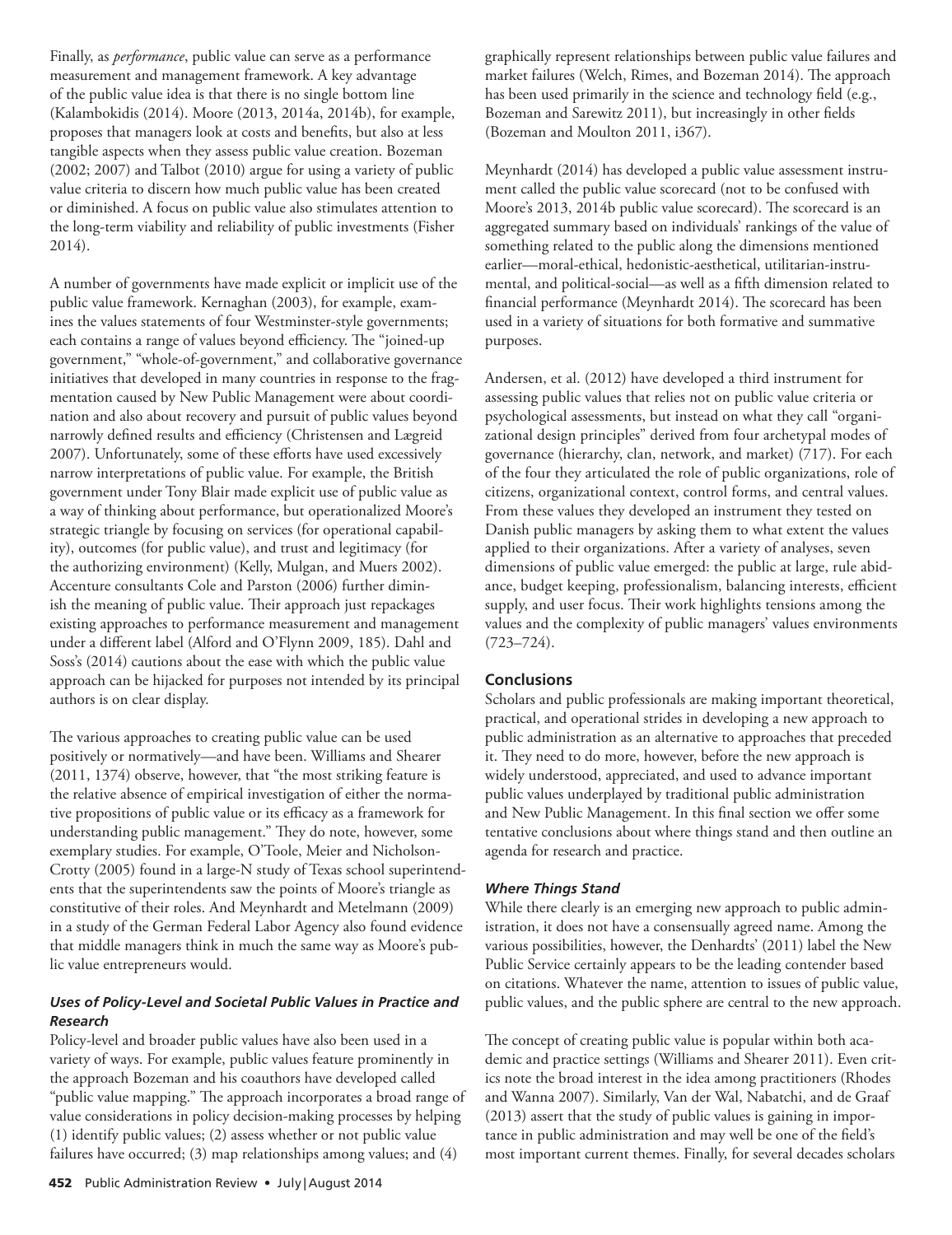and political commentators have devoted increased attention to the public sphere, including debates about the limits and role of government, the why and how of public engagement and active citizenship, and the need for a strengthened democracy.

This growing interest is in part due to the importance, urgency, scope, and scale of public problems facing the world; the pragmatic recognition that governments alone cannot effectively address many of these problems; and a concern that public values have been and will be lost as a result of a powerful anti-government rhetoric and a host of market-based and performance-based reforms. Following Dewey, the public value literature and the emerging approach to public administration represent the products of a practitioner and scholarly "public called into being" over these concerns.

In the emerging approach government clearly has a special role to play as a creator of public value and guarantor of public values and the public sphere, but in a market-based democracy, government is not the owner of all the processes and institutions having public value potential or obligations (Peters and Pierre 1998). The literatures on cross-sector collaboration, integrative leadership, and networked governance are all responses to the new context, in which public managers frequently must collaborate with nonprofits, businesses, the media, and citizens to accomplish public purposes. A major contribution of the public value literature is the way it draws attention to questions about: (a) the public purposes that are or should be served by organizations in all sectors, by intra- and crosssector collaborations, by more general governance arrangements, and by public leadership broadly defined; and (b) how public managers and leaders do and should accomplish these purposes. These are important normative and research-related questions needing to be pursued in the new context.

Of course, the concern with purposes and values is hardly new to public administration; what is different are two different parts of the context. The first is that traditional public administration and the New Public Management—while they both have strengths—are not up to the tasks of networked governance, leadership, and management when a variety of public values should be served, including, but hardly limited to, efficiency, effectiveness, and equity. The second is the view that terms such as the public interest and commonwealth are too narrow, other related terms such as the common good are too vague, and the language of public value provides a helpful way forward, as Jacobs (2014) suggests.

#### *A Research and Practice Agenda*

Right now the new approach is enmeshed in often vague definitions, conceptualizations, and measurements of public value and the public sphere. While public administration scholars and practitioners may ultimately agree on these public value–related matters, they are unlikely to reach full consensus (Davis and West 2009). That is not necessarily a bad thing. In order to make progress, however, scholars should address the challenges to current formulations, in part through further conceptual refinement, the development of suitable typologies and measures, and rigorous empirical testing. Research should attend to both subjectively held public values and more objective states of the world; whether a specific public value is intrinsic, extrinsic, or relational; whether something is a prime or instrumental public value; whether there are hierarchies of public

values; who does the valuing; how the valuing is done; and against what criteria the object of value is measured.

The public value literature does provide a broader sense of public values than typically found in traditional public administration and New Public Management. As the emerging approach to public administration unfolds, the public value literature should be explicitly incorporated, since the issues it addresses are so fundamental. For example, too many performance measurement and management regimes and models focus principally on efficiency and effectiveness directly related to the mission (Radin 2006; 2012; Talbot 2010; Moynihan et al. 2011), and disregard what Rosenbloom (2007) terms non-mission-based values, such as equity, due process, freedom of information, and citizenship development. As a result, too many performance measurement and management schemes may actually weaken public value creation (Kroll and Moynihan 2014). Practitioners thus should work to ensure performance measurement and management approaches do include non-mission-based values and at the very least do not diminish democratic engagement and citizenship behavior. Rosenbloom's (2007) contribution has been noted. Moore (2013, 2014b) has also made a start on some of these concerns with his proposed public value account, as does Meynhardt (2014) with his very different public value account. Bozeman and his colleagues' public value mapping model also makes a contribution. Similarly, public participation processes can be designed to enhance democratic behavior and citizenship (Natachi 2012; Bryson, et al. 2013). Finally, policy analysis as well should include a broad array of values beyond its traditional focus on efficiency, effectiveness, and sometimes equity (Radin, 2013).

Practitioners and scholars also should follow Australia's lead, for example, and draw attention to the expected and actual public value created by policies, programs, projects, and other efforts (Kernaghan 2003). As Jacobs (2014) demonstrates in a U.S. context, the public is "pragmatically liberal"; that is, the public is quite willing to support particular public undertakings when the value is clear and the cost is reasonable. Moore's public value account offers a way of making the case in specific circumstances. Kalambokidis (2014) provides practical advice on some of the ways in which this public value-clarifying work can be done in relation to fiscal and spending policy.

Given the complex networked and collaborative arrangements practitioners now often find themselves in, they have a heightened need to cultivate what Moore calls a "restless, value-seeking imagination" in a democratic context; and public affairs scholars and educators should help them in this effort. That imagination also should incorporate attention to government's special role in assuring concern for important values and standing firm against efforts to diminish them (Dahl and Soss, 2014). Again, the need for imagination is not new to public administration, where creativity, innovation, and strategic thinking and acting have always found a place (Osborne and Brown 2013; Hartley 2014; Bryson 2011). Such imagination often involves bridging the politics-administration divide (Gulick 1933; Appleby 1945), but also knowing when to defer to elected officials (Alford, Hartley, and Hughes 2014). In all these cases, public administrators have a special obligation to turn their imaginations to enhancing democratic governance and citizenship. As noted, policy analysis also can help foster imaginative responses and attention to the array of public values (Radin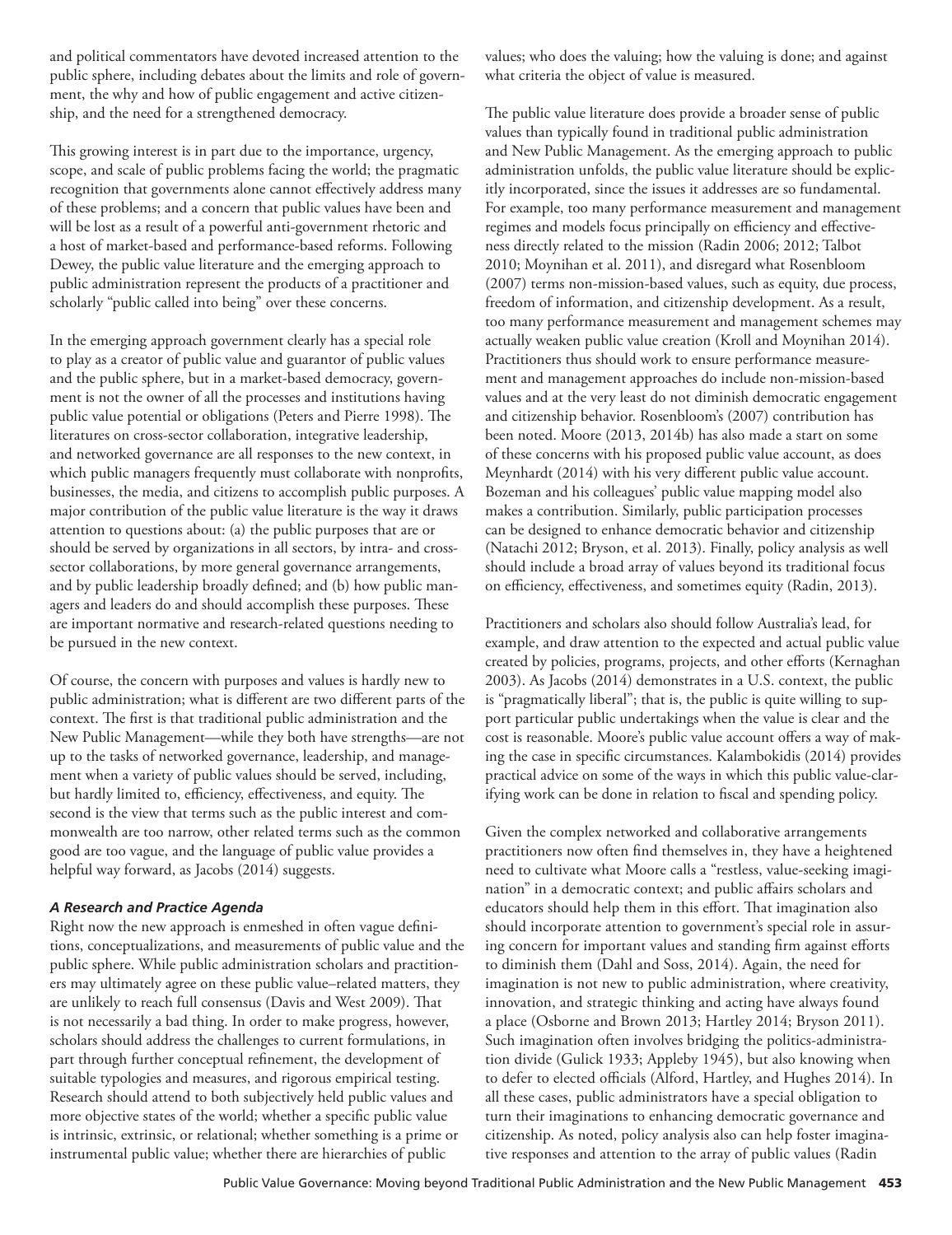2012). Clearly, however, the public value literature should explore much further the conceptual, political, organizational, managerial, and other limits on public managers seeking to create public value in particular circumstances.

Institutions and processes matter for the creation of public value, the realization of public values, and the preservation and enhancement of the public sphere (Talbot 2010; Benington and Moore 2011; West and Davis 2011; Radin 2012; Dahl and Soss 2014; Jacobs 2014; Moore 2014a; Kalambokidis 2014; Budd 2014). The research on performance management regimes makes this clear. Such regimes and the institutions and processes that produce and sustain them and what the consequences are for public value should be the focus of much additional work. The same is true of collaborative, networked governance processes. Work thus should continue on linking managerial behavior attempting to create public value with institutions and processes and policy-level and other important public values related to democratic and collaborative governance (Beck Jørgensen and Bozeman 2007).

Another part of that work is to bring in scholarship from other fields to help enrich the conversation at a time when the public administration can be viewed as too insular (Wright 2011).We look forward to continued research and learning that will determine whether the public value literature will override the challenges and take a permanent place in the ongoing development of the field of public administration scholarship and practice.

#### **Notes**

1. This introduction and the symposium articles stem from an international conference on "Creating Public Value in a Multi-Sector, Shared-Power World" at the University of Minnesota, September 20-22, 2012. The conference was co-sponsored by three units of the University of Minnesota: the Hubert H. Humphrey School of Public Affairs, the Carlson School of Management, and the Center for Integrative Leadership. The Minnesota Humanities Center was a cosponsor.

#### **References**

- Agranoff, Robert. 2006. Inside Collaborative Networks: Ten Lessons for Public Managers. *Public Administration Review* 66(Supplement s1): 56–65.
- Alexander, Ernest R. 2002. The Public Interest in Planning: From Legitimation to Substantive Plan Evaluation. *Planning Theory* 1(3): 226-249.
- Alford, John. 2008. The Limits to Traditional Public Administration, or Rescuing Public Value from Misrepresentation. *The Australian Journal of Public Administration* 67(3): 357–366.
- Alford, John, Jean Harley, and Owen Hughes. 2014, forthcoming. Political Astuteness as an Aid to Discerning and Creating Public Value. In *Valuing Public Value,* edited by John M. Bryson, Barbara C. Crosby, and Laura Bloomberg. Minneapolis: University of Minnesota, pre-publication draft.
- Alford, John, and Owen Hughes. 2008. Public Value Pragmatism as the Next Phase of Public Management. *The American Review of Public Administration* 38(2): 130–148.
- Alford, John, and Janine O'Flynn. 2009. Making Sense of Public Value: Concepts, Critiques, and Emergent Meanings. *International Journal of Public Administration* 32(3–4): 171–191.
- Andersen, Lotte Bøgh, Torben Beck Jørgensen, Anne Mette Kjeldsen, Lene Holm Pedersen, and Karsten Vrangbæk. 2012. Public Value Dimensions: Developing and Testing a Multi-Dimensional Classification. *International Journal of Public Administration* 35(11): 715–728.

Beck Jorgensen, Torben, and Barry Bozeman. 2007. Public Values: An Inventory. *Administration & Society* 39(3): 354–381.

- Benington, John. 2011. From Private Choice to Public Value? In *Public Value: Theory and Practice,* edited by John Benington and Mark Moore, 31–49. Basingstoke, UK: Palgrave Macmillan.
- Benington, John, and Mark H. Moore. 2011. Public Value in Complex and Changing Times. In *Public Value: Theory and Practice*, edited by John Benington and Mark Moore, 1–20. Basingstoke, UK: Palgrave Macmillan.
- Boyte, Harry. 1989. *CommonWealth: A Return to Citizen Politics*. New York: Free Press.
- Boyte, Harry. 2005. Reframing Democracy: Governance, Civic Agency, and Politics. *Public Administration Review* 65(5): 536–546.
- Boyte, Harry. 2011. Constructive Politics as Public Work: Organizing the Literature. *Political Th eory* 39(5): 630–660.
- Bozeman, Barry. 2002. Public Value Failure: When Efficient Markets May Not Do. *Public Administration Review* 62(2): 145–161.
- Bozeman, Barry. 2007. *Public Values and Public Interest: Counterbalancing Economic Individualism*. Washington, DC: Georgetown University Press.
- Bozeman, Barry, and Stephanie Moulton. 2011. Integrative Publicness: A Framework for Public Management Strategy and Performance. *Journal of Public*  Administration Research and Theory 21(Supplement 3): i363-i380.
- Bozeman, Barry, and Daniel Sarewitz. 2011. Public Value Mapping and Science Policy Evaluation*. Minerva* 49: 1–23.
- Bryson, John. 2011. *Strategic Planning for Public and Nonprofit Organizations*, 4<sup>th</sup> *Edition.* San Francisco, CA: Jossey-Bass.
- Bryson, John M., Barbara C. Crosby, and Melissa M. Stone. 2006. The Design and Implementation of Cross-Sector Collaborations: Propositions from the Literature. *Public Administration Review* 66(Supplement 1): 44–55.
- Bryson, John, Kathryn Quick, Carissa Schively Slotterback, and Barbara C. Crosby. 2013. Designing Public Participation Processes. *Public Administration Review*  73(1): 23–34.
- Budd, John W. 2014. Implicit Public Values and the Creation of Publicly Valuable Outcomes: The Importance of Work and the Contested Role of Labor Unions. *Public Administration Review* 74(4): 506–516.
- Christensen, Tom, and Per Lægreid. 2007. The Whole-of-Government Approach to Public Sector Reform. *Public Administration Review* 67(6): 1059–1066.
- Cleveland, Harlan. 2002. *Nobody in Charge: Essays on the Future of Leadership*. New York: John Wiley.
- Cole, Martin, and Greg Parston. 2006. *Unlocking Public Value: A New Model for Achieving High Performance in Public Service Organizations*. Hoboken, NJ: John Wiley & Sons.
- Cooper, Terry L., Thomas A. Bryer, and Jack W. Meek. 2006. Citizen-Centered Collaborative Public Management. *Public Administration Review*  66(Supplement s1): 76–88.
- Crenson, Matthew, and Benjamin Ginsberg. 2002. *Downsizing Democracy: How America Sidelined Its Citizens and Privatized Its Public.* Baltimore, MD: Johns Hopkins University Press.
- Crosby, Barbara C., and John M. Bryson. 2005. *Leadership for the Common Good: Tackling Public Problems in a Shared-Power World*. San Francisco, CA: Jossey-Bass.
- Dahl, Adam, and Joe Soss. 2014. Neoliberalism for the Common Good? Public Value Governance and the Downsizing of Democracy. *Public Administration Review* 74(4): 496–504.
- Davis, Paul, and Karen West. 2009. What Do Public Values Mean for Public Action? Putting Public Values in Their Plural Place. *American Review of Public Administration* 39(6): 602–618.
- Denhardt, Janet V., and Robert B. Denhardt. 2003. *The New Public Service: Serving*, *Not Steering, Th ird Edition*. Armonk, NY: M. E. Sharpe.
- De Souza Briggs, Xavier. 2008. *Democracy as Problem Solving*. Cambridge, MA: MIT Press.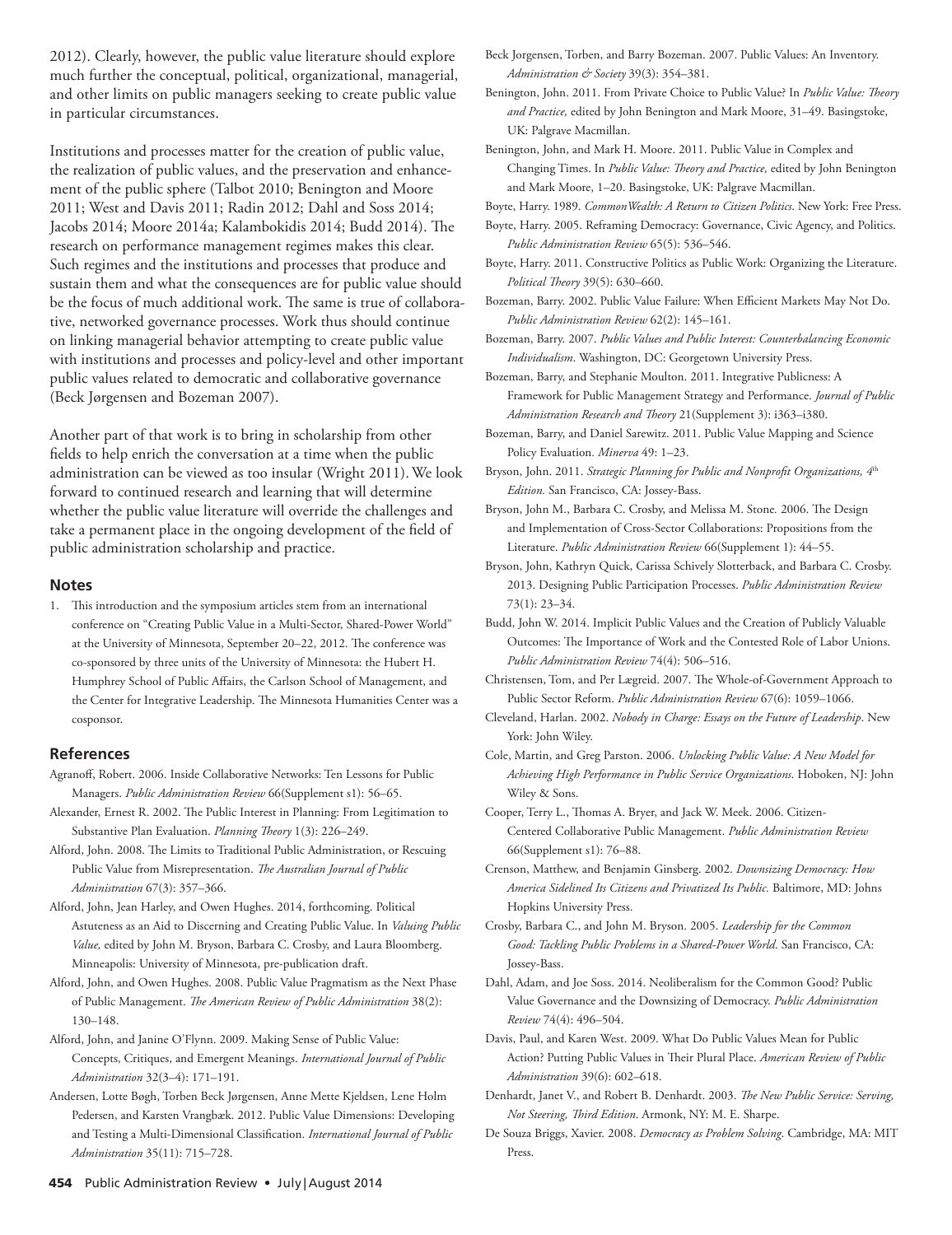de Tocqueville, Alexis. 1840/1969. *Democracy in America*. Edited by J. P. Mayer. New York: Harper.

Dewey, John. 1927/1954. *The Public & Its Problems*. Athens, OH: Swallow Press.

Dubnick, Melvin J., and H. George Frederickson. 2010. Accountable Agents: Federal Performance Measurement and Third-Party Government. *Journal of Public* Administration Research and Theory 20(Supplement 1): i143-i159.

Epstein, Seymour. 1989. Values from the Perspective of Cognitive-Experiential Self-Theory. In *Social and Moral Values*, edited by Nancy Eisenberg, Janusz Reykowski, and Ervin Staub, 3–22*.* Hillsdale, NJ: Lawrence Erlbaum Associates.

Epstein, Seymour. 1993. Emotion and Self-Theory. In *Handbook of Emotions*, edited by Michael Lewis and Jeanette M. Haviland-Jones, 313–326. New York: Guilford Press Sons, Inc.

Epstein, Seymour. 2003. Cognitive-Experiential Self-Theory of Personality. In *Handbook of Psychology, Volume 5, Personality and Social Psychology,* edited by Theodore Millon, Melvin J. Lerner, and Irvine B. Weiner, 159-184. New York: John Wiley & Sons, Inc.

Fisher, Thomas. 2014. Public Value and the Integrative Mind: How Multiple Sectors Can Collaborate in City Building. *Public Administration Review*  74(4): 457–464.

Frederickson, George. 1991. Toward a Theory of the Public for Public Administration. *Administration & Society* 22(4): 395–417.

Fung, Archon. 2006. Varieties of Participation in Complex Governance. *Public Administration Review* 66(Supplement s1): 66–75.

Gallup. 2014. http://www.gallup.com/poll/1597/confidence-institutions.aspx; accessed March 12, 2014.

Gore, Al. 1993. *Creating a Government that Works Better and Costs Less: The Report of the National Performance Review.* New York: Plume.

Gulick, Luther. 1933. Politics, Administration, and the New Deal. *Annals of the American Academy of Political and Social Science* 169(1): 55–66.

Gunn, John. 1969. *Politics and the Public Interest in the Seventeenth Century*. Toronto: University of Toronto Press.

Hartley, Jean. 2014, forthcoming. The Creation of Public Value through Step-Change Innovation in Public Organizations. In *Valuing Public Value,* edited by John Bryson, Barbara Crosby, and Laura Bloomberg*.* Minneapolis: University of Minnesota, pre-publication draft.

Hirschman, Albert. 1982/2002. *Shifting Involvements: Private Interests and Public Action*. Princeton, NJ: Princeton University Press.

Hood, Christopher. 1991. A Public Management for All Seasons. *Public Administration* 69(1): 3–19.

Jacobs, Lawrence. 2014. The Contested Politics of Public Value. *Public Administration Review* 74(4): 480–494.

Kalambokidis, Laura. 2014. Creating Public Value with Tax and Spending Policies: The View from Public Economics. *Public Administration Review* 74(4): 519–526.

Kaufman, Herbert. 1969. Administrative Decentralization and Political Power. *Public Administration Review* 29(1): 3–15.

Kelly, Gavin, Geoff Mulgan, and Stephen Muers. 2002. Creating Public Value: An Analytical Framework for Public Service Reform. Discussion on paper prepared by the Cabinet Office Strategy Unit, United Kingdom.

Kernaghan, Kenneth. 2003. Integrating Values into Public Service: The Values Statement as Centerpiece. *Public Administration Review* 63(6): 711–719.

Kettl, Donald F. 2002. *The Transformation of Governance: Public Administration for Twenty-First Century America*. Baltimore, MD: Johns Hopkins University Press.

Kettl, Donald F. 2008. *The Next Government of the United States: Why Our Institutions* Fail Us and How to Fix Them. New York: W.W. Norton & Company.

Kroll, Alexander, and Donald P. Moynihan. 2014, forthcoming. Creating Public Value Using Performance Information. In *Valuing Public Value,* edited

by John Bryson, Barbara Crosby, and Laura Bloomberg*.* Minneapolis, MN: University of Minnesota, pre-publication draft.

Mansbridge, Jane, ed. 1990. *Beyond Self-Interest.* Chicago: University of Chicago Press.

McGinnis, Michael, and Elinor Ostrom. 2012. Reflections on Vincent Ostrom, Public Administration, and Polycentricity. *Public Administration Review* 72(1): 15–25.

McGuire, Michael. 2006. Collaborative Public Management: Assessing What We Know and How We Know It. *Public Administration Review* 66(Supplement s1): 33–43.

Meynhardt, Timo. 2009. Public Value Inside: What Is Public Value Creation? *International Journal of Public Administration* 32(3–4): 192–219.

Meynhardt, Timo. 2014. Public Value—Turning a Conceptual Framework into a Scorecard. In *Valuing Public Value,* edited by John Bryson, Barbara Crosby, and Laura Bloomberg*.* Minneapolis: University of Minnesota, pre-publication draft.

Meynhardt, Timo, and Jorg Metelmann. 2009. Pushing the Envelope: Creating Public Value in the Labor Market: An Empirical Study of the Role of Middle Managers. *International Journal of Public Administration* 32(3–4): 274–312.

Mitnick, Barry M. 1976. A Typology of Conceptions of the Public Interest. *Administration & Society* 8(1): 5–28.

Moore, Mark H. 1995. *Creating Public Value: Strategic Management in Government*. Cambridge, MA: Harvard University Press.

Moore, Mark H. 2013. *Recognizing Public Value*. Cambridge, MA: Harvard University Press.

Moore, Mark H. 2014a. Public Value Accounting: Establishing the Philosophical Basis. *Public Administration Review* 74(4): 465–477.

Moore, Mark H. 2014b. Recognizing Public Value: Developing a Public Value Account and a Public Value Scorecard. In *Valuing Public Value,* edited by John Bryson, Barbara Crosby, and Laura Bloomberg*.* Minneapolis: University of Minnesota, pre-publication draft.

Moulton, Stephanie. 2009. Putting Together the Publicness Puzzle: A Framework for Realized Publicness. *Public Administration Review* 69(5): 889–900.

Moynihan, Donald P. 2006. Managing for Results in State Government: Evaluating a Decade of Reform. *Public Administration Review* 66(1): 77–89.

Moynihan, Donald P., Sergio Fernandez, Soonhee Kim, Kelly M. LeRoux, Suzanne J. Piogrowski, Bradley E. Wright, and Kaifeng Yang. 2011. Performance Regimes amidst Governance Complexity. *Journal of Public Administration Research and Theory* 21(Supplement 1): i141-i155.

Mulgan, Richard. 2000. 'Accountability': An Ever-Expanding Concept. *Public Administration* 78(3): 555–573.

Nabatchi, Tina. 2012. Putting the 'Public' Back in Public Values Research: Designing Participation to Identify and Respond to Values. *Public Administration Review* 72(5)(September-October): 699–708.

O'Flynn, Janine. 2007. From New Public Management to Public Value: Paradigmatic Change and Managerial Implications. *The Australian Journal of Public Administration* 66(3): 353–366.

Osborne, David, and Ted Gaebler. 1992. *Reinventing Government: How the Entrepreneurial Spirit Is Transforming the Public Sector*. New York: Basic Books

Osborne, Stephen. 2010. *The New Public Governance?* New York: Routledge.

Osborne, Stephen, and Louise Brown. 2013. *Handbook of Innovation in Public Services.* Northampton, MA: Edward Elgar.

Ostrom, Vincent. 1973. *The Intellectual Crisis in American Public Administration*. Tuscaloosa: University of Alabama Press.

Ostrom, Vincent, and Elinor Ostrom. 1971. Public Choice: A Different Approach to the Study of Public Administration. *Public Administration Review* 31(2): 203–216.

O'Toole, Laurence, Kenneth Meier, and Sean Nicholson-Crotty. 2005. Managing Upward, Downward, and Outward: Networks, Hierarchical Relationships and Performance. *Public Management Review* 7(1): 45–68.